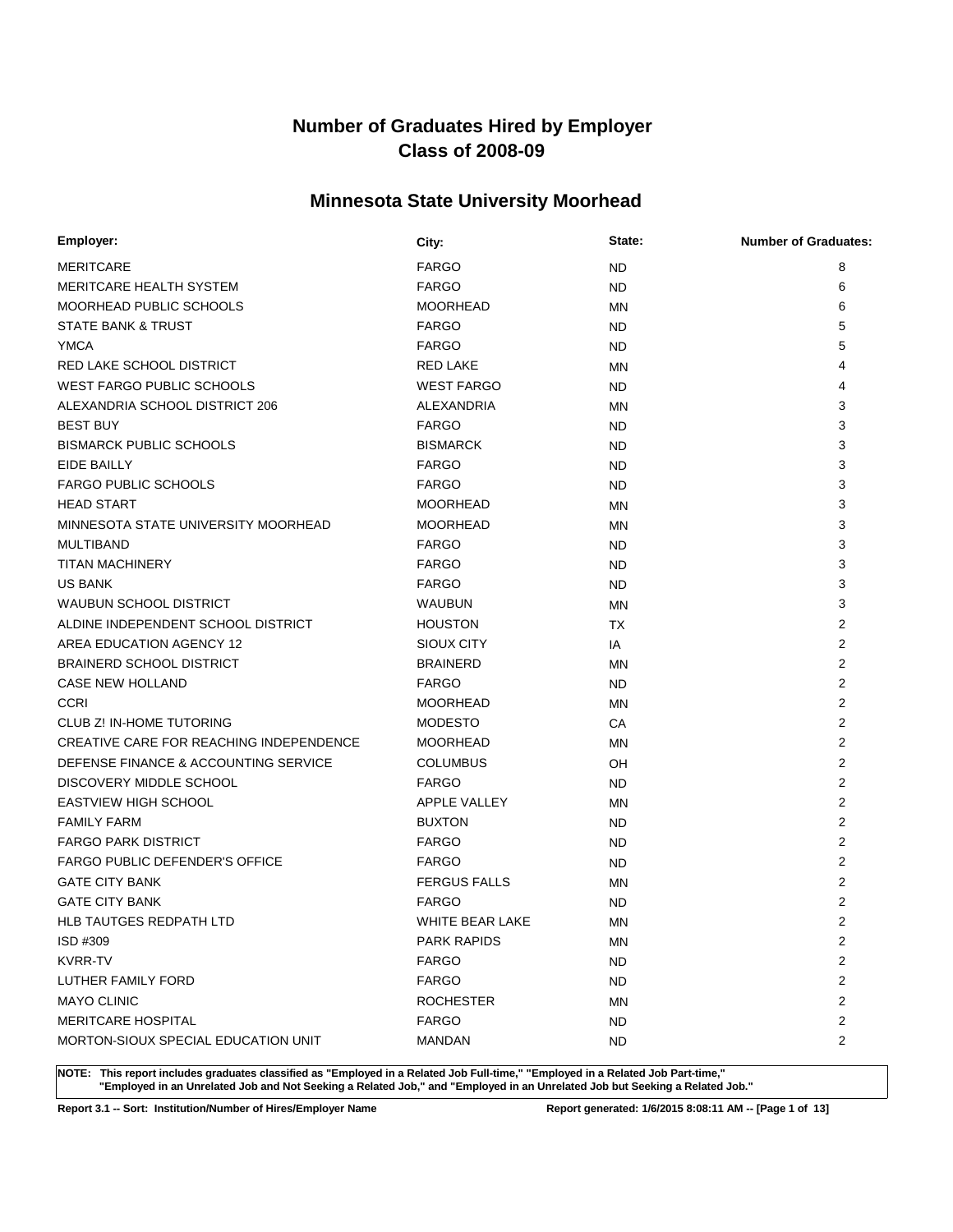### **Minnesota State University Moorhead**

| Employer:                              | City:              | State:    | <b>Number of Graduates:</b> |
|----------------------------------------|--------------------|-----------|-----------------------------|
| MSUM SCHOOL OF SOCIAL WORK             | <b>MOORHEAD</b>    | ΜN        | $\overline{2}$              |
| <b>NDSU</b>                            | <b>FARGO</b>       | ND.       | 2                           |
| NORTHERN IMPROVEMENT COMPANY           | <b>FARGO</b>       | ND.       | 2                           |
| ORCHARD PLACE                          | <b>DES MOINES</b>  | IA        | $\overline{2}$              |
| <b>PARK CHRISTIAN SCHOOL</b>           | <b>MOORHEAD</b>    | ΜN        | 2                           |
| PRIMEWEST HEALTH                       | ALEXANDRIA         | <b>MN</b> | $\overline{2}$              |
| PRIVATE SCHOOL                         | <b>REDDING</b>     | CA        | 2                           |
| PROMOTIONAL SOLUTIONS                  | <b>DILWORTH</b>    | <b>MN</b> | 2                           |
| RASMUSSEN COLLEGE                      | <b>FARGO</b>       | ND.       | $\overline{2}$              |
| ROBERT ASP ELEMENTARY                  | <b>MOORHEAD</b>    | <b>MN</b> | $\overline{2}$              |
| SCHEEL'S                               | <b>FARGO</b>       | ND.       | 2                           |
| <b>SEARS</b>                           | <b>FARGO</b>       | ND.       | $\overline{2}$              |
| <b>SHAREHOUSE</b>                      | <b>FARGO</b>       | ND.       | $\overline{2}$              |
| SISTER KENNY SPORTS & PHYSICAL THERAPY | <b>BUFFALO</b>     | <b>MN</b> | $\overline{2}$              |
| SOUTHEAST HUMAN SERVICES               | <b>FARGO</b>       | ND.       | 2                           |
| SUPERIOR HOME HEALTH CARE              |                    |           | 2                           |
| <b>TARGET CORPORATION</b>              | <b>MINNETONKA</b>  | ΜN        | $\overline{2}$              |
| <b>TRINITY HOSPITALS</b>               | <b>MINOT</b>       | ND.       | 2                           |
| <b>WAL-MART</b>                        | <b>DILWORTH</b>    | MN        | $\overline{2}$              |
| <b>WANZEK CONSTRUCTION</b>             | <b>FARGO</b>       | ND.       | $\overline{2}$              |
| <b>WAUBUN HIGH SCHOOL</b>              | <b>WAUBUN</b>      | MN        | $\overline{2}$              |
| <b>WEB DESIGN COMPANY</b>              | <b>FARGO</b>       | ND.       | $\overline{2}$              |
| <b>WELLS FARGO</b>                     | <b>COON RAPIDS</b> | <b>MN</b> | 2                           |
| <b>WELLS FARGO</b>                     | <b>FARGO</b>       | ND.       | $\overline{2}$              |
| <b>WINDOM AREA SCHOOLS</b>             | <b>WINDOM</b>      | MN        | $\overline{2}$              |
| 1/2 K PHOTOGRAPHY                      | <b>FARGO</b>       | ND.       | 1                           |
| AALAND LAW OFFICE                      | <b>FARGO</b>       | ND.       | 1                           |
| ABBOTT NORTHWESTERN INFECTIOUS DISEASE | <b>MINNEAPOLIS</b> | ΜN        | 1                           |
| ABERCROMBIE & FITCH                    | <b>FARGO</b>       | ND.       | 1                           |
| ABERDEEN POLICE DEPARTMENT             | ABERDEEN           | SD        | 1                           |
| <b>ACADEMY FOR CHILDREN</b>            | <b>FARGO</b>       | ND.       |                             |
| <b>ACCEL</b>                           | <b>PHOENIX</b>     | AZ        |                             |
| <b>ACCESS</b>                          | <b>MOORHEAD</b>    | <b>MN</b> |                             |
| ACCESS OF THE RED RIVER VALLEY         | <b>MOORHEAD</b>    | MN        | 1                           |
| <b>ACCOUNTING FIRM</b>                 | <b>FARGO</b>       | ND.       | 1                           |
| ADAMS 50 SCHOOL DISTRICT               | <b>DENVER</b>      | CO        |                             |
| ADAM'S DEVELOPMENT AND CONSTRUCTION    | <b>FARGO</b>       | ND.       |                             |
| ADVANCES SECURITY                      | <b>MOORHEAD</b>    | ΜN        |                             |
| <b>AEGIS THERAPIES</b>                 | ABERDEEN           | SD        | 1                           |
| <b>AFM ENTERPRISES</b>                 | <b>WEST FARGO</b>  | ND.       | 1                           |

**NOTE: This report includes graduates classified as "Employed in a Related Job Full-time," "Employed in a Related Job Part-time," "Employed in an Unrelated Job and Not Seeking a Related Job," and "Employed in an Unrelated Job but Seeking a Related Job."**

**Report 3.1 -- Sort: Institution/Number of Hires/Employer Name Report generated: 1/6/2015 8:08:11 AM -- [Page 2 of 13]**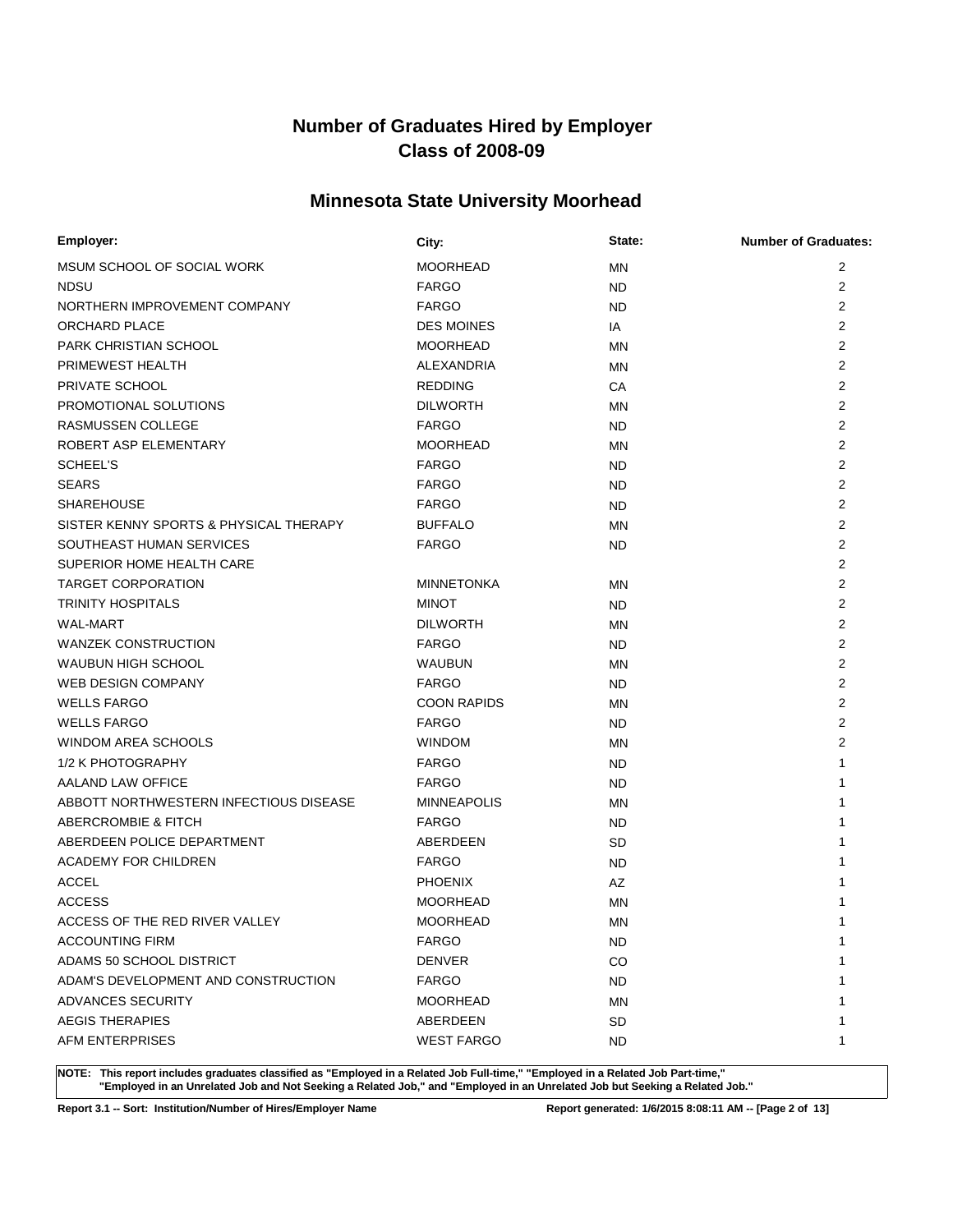### **Minnesota State University Moorhead**

| Employer:                              | City:                   | State:    | <b>Number of Graduates:</b> |
|----------------------------------------|-------------------------|-----------|-----------------------------|
| AG COUNTRY                             | <b>WAHPETON</b>         | ND.       | 1                           |
| ALERUS FINANCIAL                       | <b>FARGO</b>            | ND.       | 1                           |
| ALEXANDRIA CLINIC                      | ALEXANDRIA              | MN        |                             |
| ALEXANDRIA MIDDLE SCHOOL               | ALEXANDRIA              | MN        |                             |
| ALINA HOSPITAL                         | <b>MINNEAPOLIS</b>      | ΜN        |                             |
| ALLINA HOSPITALS AND CLINICS           | <b>MINNEAPOLIS</b>      | <b>MN</b> |                             |
| ALLTELL                                | <b>FARGO</b>            | ND.       |                             |
| ALPINE ARCHAEOLOGICAL CONSULTANTS      | <b>MONTROSE</b>         | CO        |                             |
| ALTRU                                  | <b>GRAND FORKS</b>      | <b>ND</b> |                             |
| ALTRU HEALTH SYSTEM                    | <b>GRAND FORKS</b>      | <b>ND</b> |                             |
| <b>ALTRU HOSPITAL</b>                  | <b>GRAND FORKS</b>      | ND.       |                             |
| AMES COMMUNITY SCHOOL DISTRICT         | AMES                    | IA        |                             |
| <b>AMITY TECHNOLOGY</b>                | <b>FARGO</b>            | <b>ND</b> |                             |
| <b>ANOKA COUNTY</b>                    | <b>ANOKA</b>            | <b>MN</b> |                             |
| APPLE VALLEY SCHOOLS                   | <b>APPLE VALLEY</b>     | MN        |                             |
| ARBYS                                  | <b>FARGO</b>            | ND.       |                             |
| AREA SPECIAL EDUCATION COOPERATIVE     | <b>EAST GRAND FORKS</b> | MN        |                             |
| AREA SPECIAL EDUCATION COOPERATIVE     | <b>RED LAKE FALLS</b>   | MN        |                             |
| ARKANSAS TRAVELERS/ANAHEIM ANGELS AA   | LITTLE ROCK             | AK        |                             |
| <b>ARMY AIRBASE</b>                    | <b>GRAND FORKS</b>      | ND.       |                             |
| ART INSTITUTE INTERNATIONAL            | <b>MINNEAPOLIS</b>      | MN        |                             |
| <b>AUDIO EQUIPMENT</b>                 | <b>FARGO</b>            | ND.       |                             |
| <b>AUTOZONE</b>                        | <b>FARGO</b>            | ND.       |                             |
| <b>AVENUE RIGHT</b>                    | <b>FARGO</b>            | ND.       |                             |
| AVIS BUDGET GROUP                      | <b>FARGO</b>            | ND.       |                             |
| <b>BALLARD'S RESORT</b>                | <b>BAUDETTE</b>         | MN        |                             |
| <b>BANK ALJAZIRA</b>                   | <b>JEDDAH</b>           |           |                             |
| <b>BANK OF THE WEST</b>                | <b>FARGO</b>            | <b>ND</b> |                             |
| BANNER THUNDERBIRD MEDICAL CENTER      | <b>GLENDALE</b>         | AZ        |                             |
| BARNESVILLE PUBLIC SCHOOLS             | <b>BARNESVILLE</b>      | MN        |                             |
| <b>BAXTER BIOLIFE</b>                  | <b>MOORHEAD</b>         | MN        |                             |
| BENTON STEARNS EDUCATION DISTRICT      | <b>SARTELL</b>          | MN        |                             |
| <b>BETHANY HOMES</b>                   | <b>FARGO</b>            | <b>ND</b> |                             |
| BETHANY RETIREMENT LIVING              | <b>FARGO</b>            | <b>ND</b> | 1                           |
| <b>BEVERAGE WHOLESALER</b>             | <b>FARGO</b>            | ND.       | 1                           |
| BEYOND BOUNDARIES THERAPY SERVICES     | <b>FARGO</b>            | ND.       | 1                           |
| BIG STONE COUNTY FAMILY SERVICES       | <b>ORTONVILLE</b>       | ΜN        |                             |
| <b>BISMARCK PUBLIC SCHOOL</b>          | <b>BISMARCK</b>         | ND.       | 1                           |
| BLUE CROSS BLUE SHIELD                 | <b>FARGO</b>            | ND.       | 1                           |
| BLUE CROSS BLUE SHIELD OF NORTH DAKOTA | <b>FARGO</b>            | ND.       | 1                           |

**NOTE: This report includes graduates classified as "Employed in a Related Job Full-time," "Employed in a Related Job Part-time," "Employed in an Unrelated Job and Not Seeking a Related Job," and "Employed in an Unrelated Job but Seeking a Related Job."**

**Report 3.1 -- Sort: Institution/Number of Hires/Employer Name Report generated: 1/6/2015 8:08:11 AM -- [Page 3 of 13]**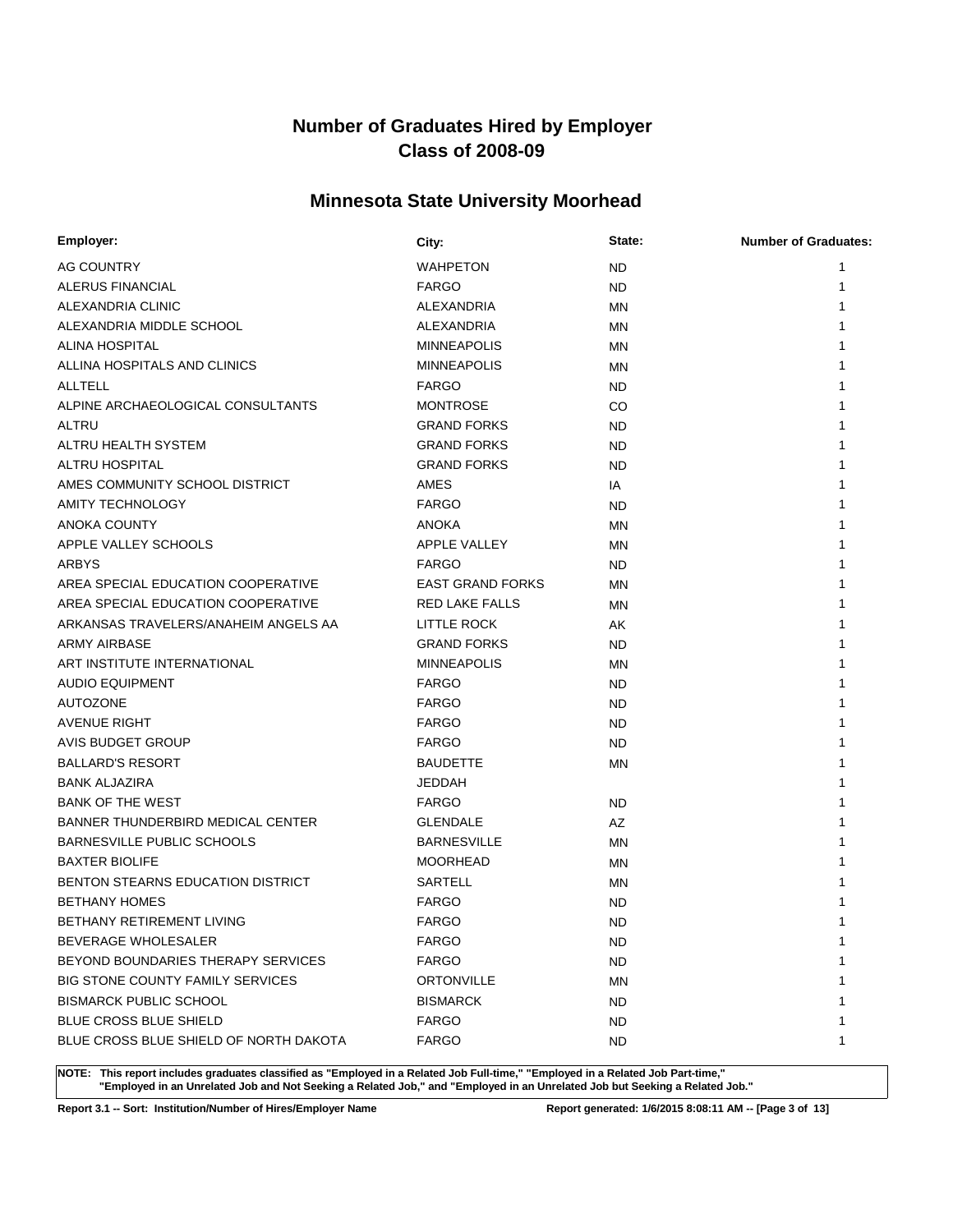### **Minnesota State University Moorhead**

| Employer:                                | City:                   | State:    | <b>Number of Graduates:</b> |
|------------------------------------------|-------------------------|-----------|-----------------------------|
| <b>BLUE MEDICAL</b>                      |                         |           |                             |
| <b>BOBCAT</b>                            | <b>GWINNER</b>          | <b>ND</b> |                             |
| BORDER STATES INDUSTRIES INC             | <b>FARGO</b>            | ND        |                             |
| BOYS & GIRLS CLUB OF THE RED RIVER VALLE | <b>FARGO</b>            | ND        |                             |
| BROWNS VALLEY PUBLIC SCHOOL              | <b>BROWNS VALLEY</b>    | MN        |                             |
| <b>BUTLER MACHINERY CO</b>               | <b>FARGO</b>            | ND.       |                             |
| CALGARY QUEST SCHOOL                     | <b>CALGARY</b>          |           |                             |
| <b>CAMELOT CLEANERS</b>                  | <b>FARGO</b>            | ND        |                             |
| CAMPELL-TINTAH SCHOOL DISTRICT           | <b>CAMPBELL</b>         | MN        |                             |
| <b>CAMPUS CRUSADE FOR CHRIST</b>         | <b>MINNEAPOLIS</b>      | MN        |                             |
| CANNON RIVER STEM SCHOOL                 | <b>FAIRBAULT</b>        | MN        |                             |
| <b>CARGILL</b>                           | <b>STOCKTON</b>         | СA        |                             |
| <b>CARGILL</b>                           | <b>FARGO</b>            | <b>ND</b> |                             |
| <b>CARIBOU COFFEE</b>                    | <b>WEST FARGO</b>       | <b>ND</b> |                             |
| <b>CARPET CONTRACTOR</b>                 | <b>FARGO</b>            | <b>ND</b> |                             |
| CARTWRIGHT ELEMENTARY SCHOOL DISTRICT    | <b>PHOENIX</b>          | AZ        |                             |
| <b>CASH WISE VIDEO</b>                   | <b>FARGO</b>            | ND        |                             |
| <b>CASHWISE</b>                          | <b>FARGO</b>            | ND        |                             |
| CASINO ENTERPRISE MANAGEMENT             | <b>FARGO</b>            | <b>ND</b> |                             |
| CASS COUNTY SHERIFF'S DEPT               | <b>FARGO</b>            | ND        |                             |
| CATHOLIC CHARITIES                       | <b>FARGO</b>            | ND        |                             |
| CATHOLIC SCHOOLS                         | <b>FERGUS FALLS</b>     | MN        |                             |
| CENTRAL MIDDLE SCHOOL                    | <b>EAST GRAND FORKS</b> | MN        |                             |
| <b>CENTRE INC</b>                        | <b>FARGO</b>            | ND        |                             |
| <b>CENTRE INC.</b>                       | <b>FARGO</b>            | ND        |                             |
| <b>CHEMICAL LABRATORY</b>                | <b>DEER PARK</b>        | TX        |                             |
| <b>CHS</b>                               | <b>BISMARCK</b>         | <b>ND</b> |                             |
| CIRCLE OF LIFE SCHOOL                    | <b>WHITE EARTH</b>      | MN        |                             |
| CIRCLE OF NATIONS SCHOOL                 | <b>WAHPETON</b>         | ND        |                             |
| CITY OF MOORHEAD/ENVIRONMENTAL HEALTH    | <b>MOORHEAD</b>         | MN        |                             |
| <b>CLAY COUNTY</b>                       | <b>MOORHEAD</b>         | MN        |                             |
| CO OWNER OF A FEW BUSINESSES             | <b>BRAINERD</b>         | MN        |                             |
| COBRA HOSE INC.                          | <b>FARGO</b>            | <b>ND</b> |                             |
| <b>COLUMBUS PUBLIC SCHOOLS</b>           | <b>COLUMBUS</b>         | <b>NE</b> | 1                           |
| <b>COMMUNITY ACTION</b>                  | <b>FARG</b>             | ND        | 1                           |
| COMMUNITY ADDICTION RECOVERY ENTERPRISE  | <b>FERGUS FALLS</b>     | MN        |                             |
| <b>COMMUNITY LIVING SERVICE</b>          | <b>FARGO</b>            | ND.       |                             |
| <b>CONCORDIA COLLEGE</b>                 | <b>MOORHEAD</b>         | MN        |                             |
| <b>CONSERVATION CORPS MINNESOTA</b>      |                         |           | 1                           |
| CONWAY DEUTH & SCHMIESING CPA            | <b>WILLMAR</b>          | MN        | 1                           |

**NOTE: This report includes graduates classified as "Employed in a Related Job Full-time," "Employed in a Related Job Part-time," "Employed in an Unrelated Job and Not Seeking a Related Job," and "Employed in an Unrelated Job but Seeking a Related Job."**

**Report 3.1 -- Sort: Institution/Number of Hires/Employer Name Report generated: 1/6/2015 8:08:11 AM -- [Page 4 of 13]**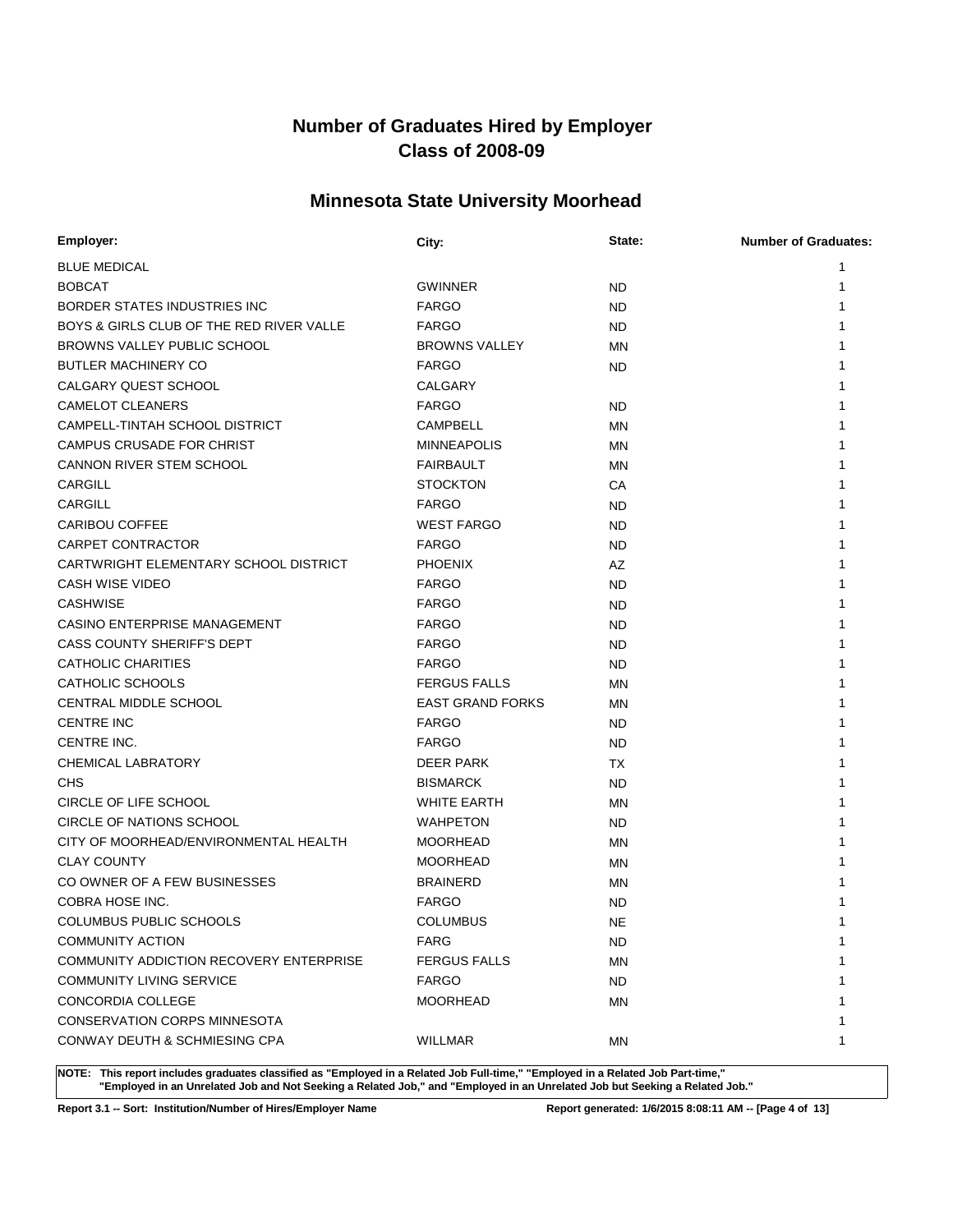### **Minnesota State University Moorhead**

| Employer:                                          | City:                | State:    | <b>Number of Graduates:</b> |
|----------------------------------------------------|----------------------|-----------|-----------------------------|
| <b>CRYSTAL SUGAR</b>                               | <b>MOORHEAD</b>      | MN        | 1                           |
| DAILY NEWS                                         | <b>WAHPETON</b>      | ND        | 1                           |
| <b>DAILY PERK</b>                                  | <b>FARGO</b>         | ND        |                             |
| DAKOTA BOYS AND GIRLS RANCH                        | <b>FARGO</b>         | ND        |                             |
| DAKOTA COMMUNITY BANK                              | <b>BISMARCK</b>      | ND        |                             |
| DAKOTA FOUNDATION                                  | <b>FARGO</b>         | ND        |                             |
| DAKOTA HERITAGE BANK                               | <b>GACKLE</b>        | MN        |                             |
| DAKOTA HERITAGE BANK OF NORTH DAKOTA               | <b>HILLSBORO</b>     | ND        |                             |
| DAWSON INSURANCE AGENCY                            | <b>FARGO</b>         | ND        |                             |
| <b>DAYCARE</b>                                     |                      |           |                             |
| <b>DDS</b>                                         | <b>MINNEAPOLIS</b>   | MN        |                             |
| DENVER - EBS                                       | <b>DENVER</b>        | CO.       |                             |
| DEPARTMENT OF DEFENSE                              | <b>FARGO</b>         | ND        |                             |
| DEPT. OF VETERAN AFFAIRS                           | ST. PAUL             | <b>MN</b> |                             |
| DETROIT LAKES COMMUNITY/CULTURAL CENTER            | <b>DETROIT LAKES</b> | MN        |                             |
| DETROIT LAKES PUBLIC SCHOOL DISTRICT               | <b>DETROIT LAKES</b> | <b>MN</b> |                             |
| DETROIT LAKES PUBLIC SCHOOLS                       | <b>DETROIT LAKES</b> | MN        |                             |
| DETROIT LAKES SCHOOL DISTRICT                      | <b>DETROIT LAKES</b> | <b>MN</b> |                             |
| <b>DETROIT LAKES SCHOOL DISTRICT 22</b>            | <b>DETROIT LAKES</b> | MN        |                             |
| DGF PUBLIC SCHOOLS                                 | <b>GLYNDON</b>       | <b>MN</b> |                             |
| DGF SCHOOL DISTRICT                                | <b>GLYNDON</b>       | <b>MN</b> |                             |
| DGF SCHOOLS                                        | <b>DILWORTH</b>      | <b>MN</b> |                             |
| DICKINSON SHERIFF DEPT.                            | <b>DICKINSON</b>     | ND.       |                             |
| <b>DISCOVERY BENEFITS</b>                          | <b>FARGO</b>         | ND        |                             |
| <b>DIST 435</b>                                    | WAUBUN               | <b>MN</b> |                             |
| DOCTOR'S OFFICE                                    | <b>MOORHEAD</b>      | ΜN        |                             |
| DRAKE COUNSELING SERVICES                          | <b>DETROIT LAKES</b> | ΜN        |                             |
| <b>DRESS BARN</b>                                  | BISMARK/MINOT        | ND.       |                             |
| EASTWOOD ELEMENTARY                                | <b>WEST FARGO</b>    | ND        |                             |
| EIDE BAILLY                                        | <b>BLOOMINGTON</b>   | ΜN        |                             |
| EIDE BAILLY LLP                                    | <b>FARGO</b>         | ND        |                             |
| <b>EVENTIDE</b>                                    | <b>MOORHEAD</b>      | <b>MN</b> |                             |
| <b>F &amp; M TRANSPORT</b>                         | <b>WEST FARGO</b>    | <b>ND</b> |                             |
| <b>FAGEN INC.</b>                                  | <b>GRANITE FALLS</b> | ΜN        | 1                           |
| <b>FAIRVIEW SOUTHDALE HOSPITAL</b>                 | <b>EDINA</b>         | MN        | 1                           |
| <b>FARGO FIRE DEPARTMENT</b>                       | <b>FARGO</b>         | ND.       |                             |
| <b>FARGO HOMEBUILDERS ASSOCIATION</b>              | <b>FARGO</b>         | ND.       |                             |
| <b>FARGO HOUSING &amp; REDEVELOPMENT AUTHORITY</b> | <b>FARGO</b>         | ND.       |                             |
| <b>FARGO PRE-SCHOOL</b>                            | <b>FARGO</b>         | ND.       |                             |
| FARGO SCHOOL DIST./MOORHEAD SCHOOL DIST.           | <b>FARGO</b>         | ND.       | 1                           |

**NOTE: This report includes graduates classified as "Employed in a Related Job Full-time," "Employed in a Related Job Part-time," "Employed in an Unrelated Job and Not Seeking a Related Job," and "Employed in an Unrelated Job but Seeking a Related Job."**

**Report 3.1 -- Sort: Institution/Number of Hires/Employer Name Report generated: 1/6/2015 8:08:11 AM -- [Page 5 of 13]**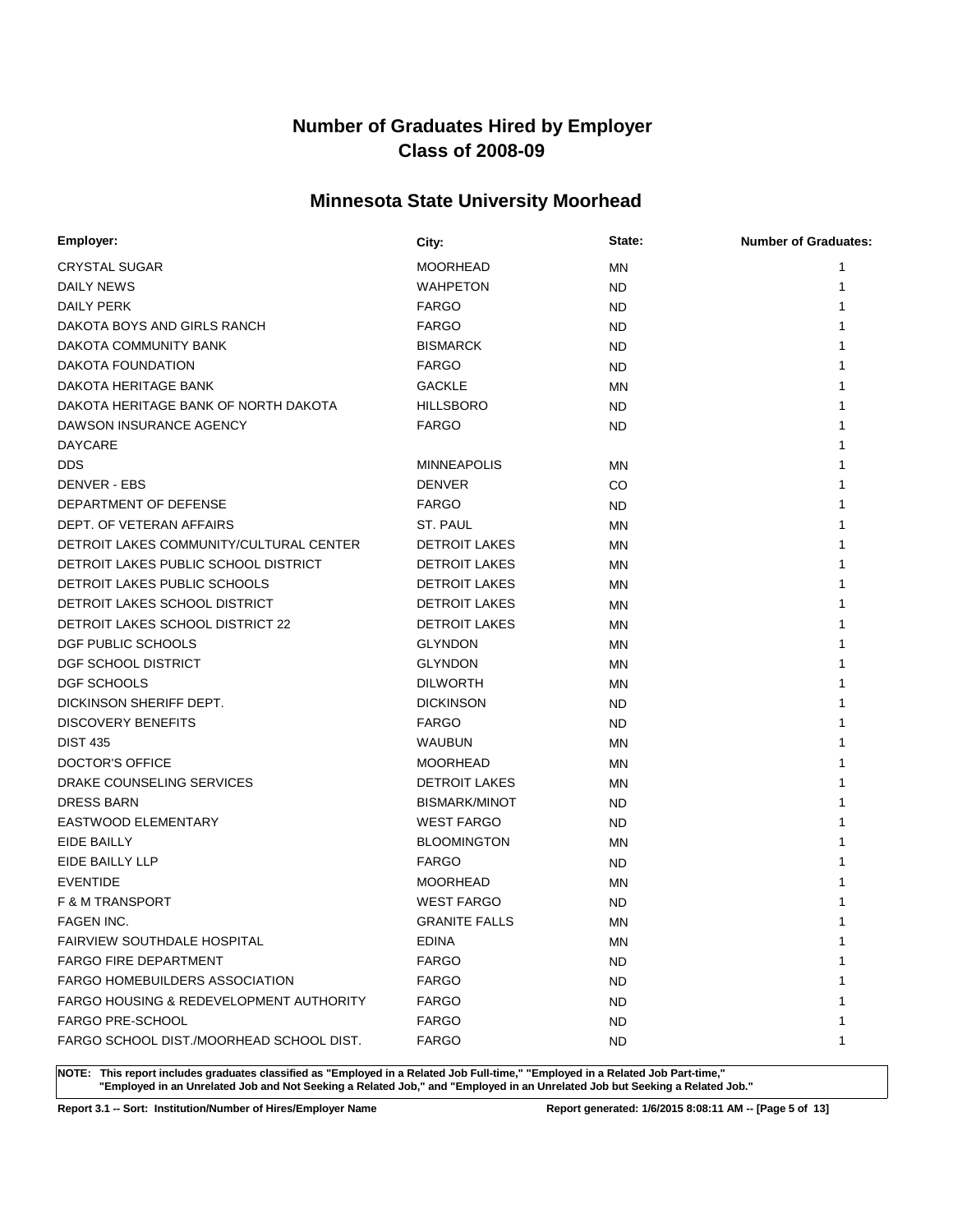### **Minnesota State University Moorhead**

| Employer:                               | City:               | State:    | <b>Number of Graduates:</b> |
|-----------------------------------------|---------------------|-----------|-----------------------------|
| <b>FARGO SCHOOL DISTRICT</b>            | <b>FARGO</b>        | ND        | 1                           |
| <b>FARGO TANK COMPANY</b>               | <b>FARGO</b>        | <b>ND</b> |                             |
| <b>FARGO/WEST FARGO SCHOOLS</b>         | <b>WEST FARGO</b>   | <b>ND</b> |                             |
| <b>FARMER</b>                           | LAMOURE             | <b>ND</b> |                             |
| <b>FASTENAL</b>                         |                     |           |                             |
| <b>FBS DATA SYSTEMS</b>                 | <b>FARGO</b>        | ND.       |                             |
| FERGUS FALLS SCHOOL DISTRICT            | <b>FERGUS FALLS</b> | MN        |                             |
| FERGUS FALLS SCHOOL DISTRICT #544       | <b>FERGUS FALLS</b> | <b>MN</b> |                             |
| FIEBIGER SWANSON WEST & COMPANY         | <b>FARGO</b>        | ND.       |                             |
| FIRST ASSEMBLY OF GOD/MOSAICPHOTOGRAPHY | <b>FARGO</b>        | <b>ND</b> |                             |
| <b>FIRST CARE</b>                       | <b>FOSSTON</b>      | <b>MN</b> |                             |
| FORFEITURE SUPPORT ASSOCIATES           | <b>ASHBURN</b>      | VA        |                             |
| <b>FRAISER</b>                          | <b>FARGO</b>        | ND        |                             |
| <b>FRASER CHILD CARE SERVICES</b>       | <b>FARGO</b>        | ND        |                             |
| <b>FRASER LIMITED</b>                   | <b>FARGO</b>        | ND        |                             |
| <b>FREEDOM RESOURCE CENTER</b>          | <b>FARGO</b>        | ND        |                             |
| <b>FREMLING AND ASSOCIATES</b>          | <b>FARGO</b>        | ND        |                             |
| <b>FRIENDSHIP</b>                       | <b>FARGO</b>        | ND        |                             |
| <b>FRY'N PAN</b>                        | <b>MOORHEAD</b>     | <b>MN</b> |                             |
| <b>GAME STOP</b>                        | <b>FARGO</b>        | ND        |                             |
| <b>GARDNER BENDER</b>                   | ALEXANDRIA          | <b>MN</b> |                             |
| <b>GATE CITY BANK</b>                   | <b>WEST FARGO</b>   | ND        |                             |
| GILBERT PUBLIC SCHOOLS                  | <b>GILBERT</b>      | AZ        |                             |
| <b>GLYNDON-FELTON ELEMENTARY</b>        | <b>GLYNDON</b>      | <b>MN</b> |                             |
| <b>GO RADIO</b>                         | <b>FARGO</b>        | ND.       |                             |
| <b>GOLDEN LIVING CENTER</b>             | <b>HENNING</b>      | <b>MN</b> |                             |
| <b>GOLDEN LIVING CENTER</b>             | <b>MOORHEAD</b>     | MN        |                             |
| GOLDEN VALLEY POLICE DEPARTMENT         |                     |           |                             |
| <b>GOOD SAMARITAN</b>                   |                     |           |                             |
| <b>GOOD SAMARITAN SOCIETY</b>           | <b>BISMARCK</b>     | ND        |                             |
| <b>GOSS OPERA HOUSE</b>                 | <b>WATERTOWN</b>    | <b>SD</b> |                             |
| <b>GRACE ELECTRIC</b>                   | <b>MOORHEAD</b>     | MN        |                             |
| <b>GRAIN COMPANY</b>                    | <b>MINNEAPOLIS</b>  | MN        |                             |
| <b>GRAND RAPIDS SCHOOL DISTRICT</b>     | <b>GRAND RAPIDS</b> | <b>MN</b> | 1                           |
| <b>GREENBERG REALTY</b>                 | <b>GRAND FORKS</b>  | ND.       | $\mathbf{1}$                |
| <b>GREENBURG ROOFING</b>                | <b>FARGO</b>        | <b>ND</b> | 1                           |
| <b>GRIZZLY'S</b>                        | <b>FARGO</b>        | ND.       |                             |
| GSSC                                    | <b>FARGO</b>        | ND.       |                             |
| <b>HABITAT FOR HUMANITY</b>             | <b>MINNEAPOLIS</b>  | ΜN        |                             |
| <b>HANSEN ADVERTISING</b>               | <b>WILLMAR</b>      | ΜN        | 1                           |

**NOTE: This report includes graduates classified as "Employed in a Related Job Full-time," "Employed in a Related Job Part-time," "Employed in an Unrelated Job and Not Seeking a Related Job," and "Employed in an Unrelated Job but Seeking a Related Job."**

**Report 3.1 -- Sort: Institution/Number of Hires/Employer Name Report generated: 1/6/2015 8:08:11 AM -- [Page 6 of 13]**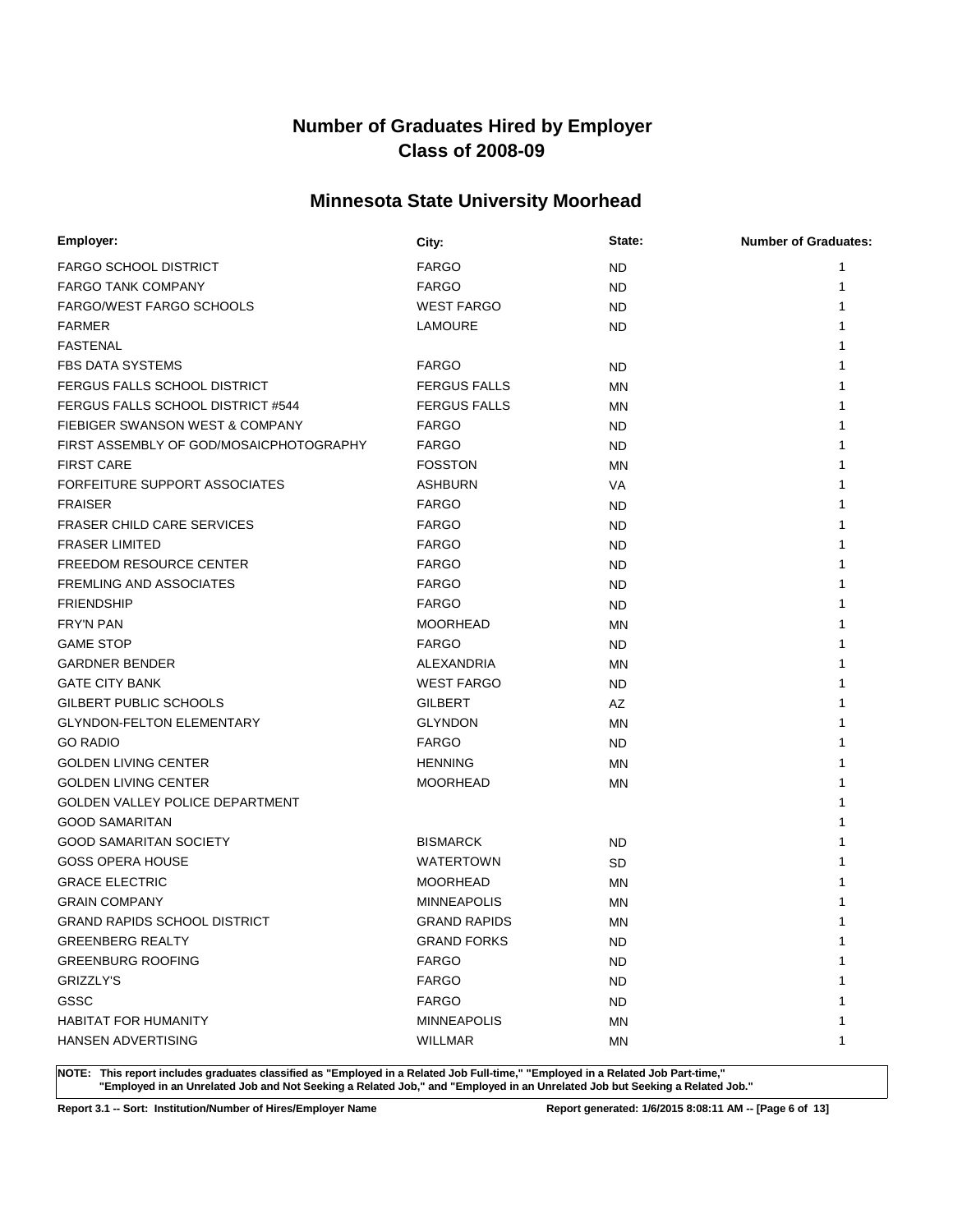### **Minnesota State University Moorhead**

| Employer:                          | City:              | State:    | <b>Number of Graduates:</b> |
|------------------------------------|--------------------|-----------|-----------------------------|
| <b>HEALTH EAST HOME CARE</b>       | <b>ST PAUL</b>     | MN        | 1                           |
| <b>HEALTH FITNESS</b>              | <b>BLOOMINGTON</b> | MN        | 1                           |
| <b>HEALTH MANAGEMENT SERVICES</b>  | <b>BILLINGS</b>    | МT        |                             |
| <b>HEARTLAND HOMES INC</b>         | <b>PARK RAPIDS</b> | MN        |                             |
| HEARTLAND REGIONAL MEDICAL CENTER  | ST. JOSEPH         | MO        |                             |
| <b>HEATH MIDDLE SCHOOL</b>         | <b>GREELEY</b>     | CO        |                             |
| <b>HEFTY SEED COMPANY</b>          | <b>BALTIC</b>      | <b>SD</b> |                             |
| HENSEL PHELPS CONSTRUCTION         | <b>DENVER</b>      | CO        |                             |
| <b>HIGH PLAINS READER</b>          | <b>FARGO</b>       | ND.       |                             |
| <b>HILTON GARDEN INN</b>           | <b>FARGO</b>       | ND.       |                             |
| <b>HOLISTER</b>                    | <b>FARGO</b>       | ND.       |                             |
| HOLY TRINITY CATHOLIC SCHOOLS      | <b>HURON</b>       | SD        |                             |
| <b>HOM FURNITURE</b>               | <b>FARGO</b>       | ND.       |                             |
| HOME DAYCARE                       | <b>DILWORTH</b>    | MN        |                             |
| <b>HORNBACHERS</b>                 | <b>FARGO</b>       | ND.       |                             |
| HORNBACHER'S                       | <b>FARGO</b>       | ND.       |                             |
| <b>HORNBACHER'S EXPRESS</b>        | <b>FARGO</b>       | ND.       |                             |
| HORNBACHER'S SOUTHGATE             | <b>FARGO</b>       | <b>ND</b> |                             |
| <b>HUNKE'S TRANSFER</b>            | WADENA             | MN        |                             |
| <b>IC SYSTEM</b>                   | <b>FARGO</b>       | ND.       |                             |
| <b>ICCC HEAD START</b>             | OKLEE/FOSSTON      | MN        |                             |
| INDEPENDENT SCHOOL DISTRICT #564   |                    |           |                             |
| <b>ING FINANCIAL</b>               | <b>ST PAUL</b>     | ΜN        |                             |
| <b>INNOVIS HEALTH</b>              | <b>FARGO</b>       | ND.       |                             |
| <b>INNOVIS HEALTH SYSTEM</b>       | <b>FARGO</b>       | ND.       |                             |
| <b>INTEGRON</b>                    | <b>FARGO</b>       | ND.       |                             |
| <b>INTERNAL REVENUE SERVICE</b>    | <b>FARGO</b>       | ND.       |                             |
| <b>INTESA SANPAOLO BANK</b>        | ARAD ARAD ROMANIA  |           |                             |
| <b>ISD 435</b>                     | <b>WAUBUN</b>      | MN        |                             |
| <b>JOB SERVICE NORTH DAKOTA</b>    | <b>FARGO</b>       | ND.       |                             |
| <b>JOHN DEERE</b>                  | ADA                | MN        |                             |
| JONES FOOD COUNTER                 | <b>VERMILLION</b>  | SD        |                             |
| JOSH ARNOLD AND ASSOCIATES         | <b>FARGO</b>       | <b>ND</b> |                             |
| <b>JUNIORS CENTER FOR CHILDREN</b> | <b>FARGO</b>       | <b>ND</b> | 1                           |
| <b>KARDI SYSTEMS</b>               | <b>MINNEAPOLIS</b> | ΜN        | 1                           |
| KENNELLY & O'KEEFFE LTD            | <b>FARGO</b>       | ND.       |                             |
| <b>KEY CONTRACTING</b>             | <b>WEST FARGO</b>  | ND.       |                             |
| KITTSON CENTRAL HIGH SCHOOL        | <b>HALLOCK</b>     | ΜN        |                             |
| KNIFE RIVER MATERIALS              | <b>FARGO</b>       | ND.       |                             |
| <b>KNIGHT PRINTING</b>             | <b>FARGO</b>       | ND.       | 1                           |

**NOTE: This report includes graduates classified as "Employed in a Related Job Full-time," "Employed in a Related Job Part-time," "Employed in an Unrelated Job and Not Seeking a Related Job," and "Employed in an Unrelated Job but Seeking a Related Job."**

**Report 3.1 -- Sort: Institution/Number of Hires/Employer Name Report generated: 1/6/2015 8:08:11 AM -- [Page 7 of 13]**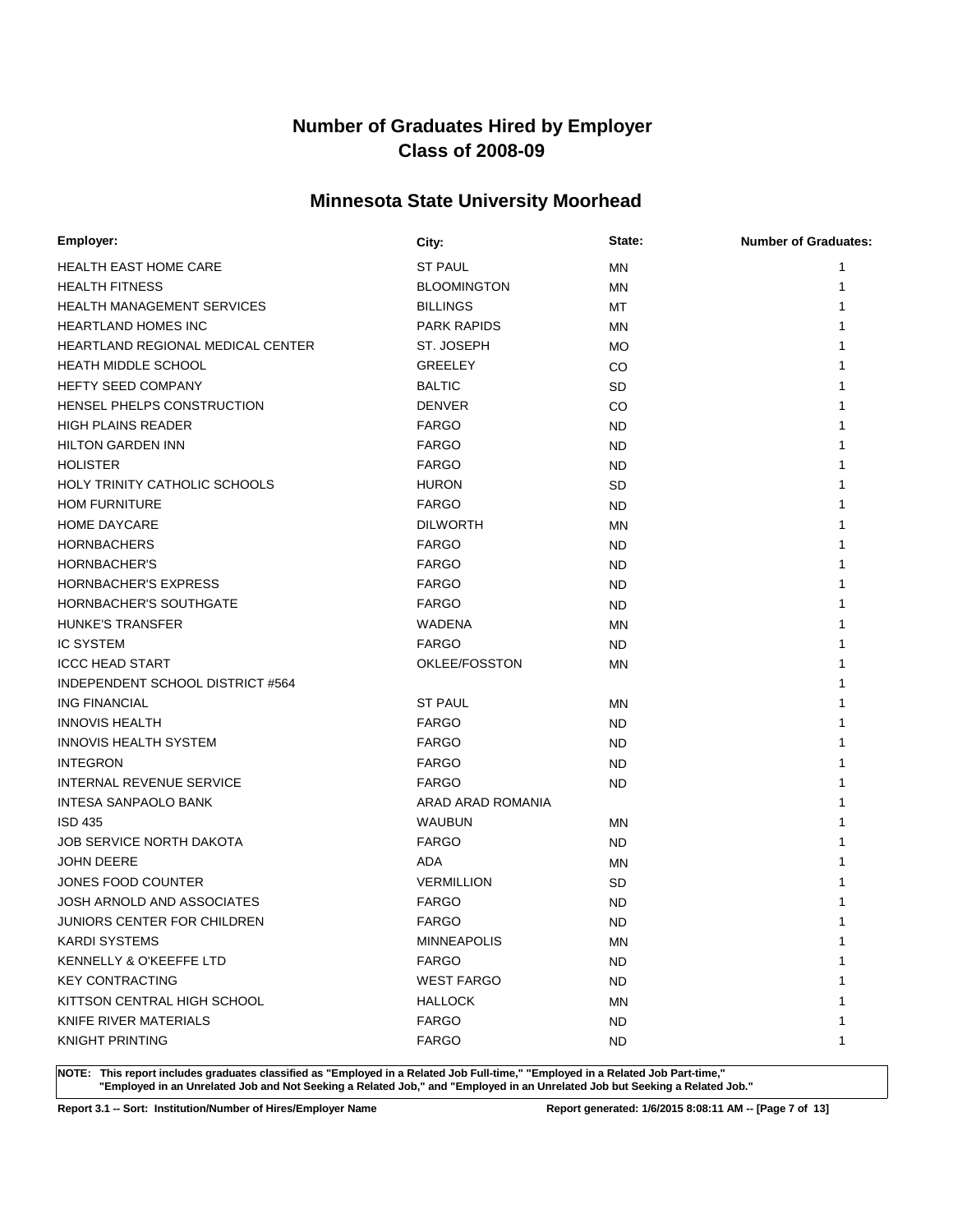### **Minnesota State University Moorhead**

| Employer:                            | City:                | State:    | <b>Number of Graduates:</b> |
|--------------------------------------|----------------------|-----------|-----------------------------|
| KOZLAKS ROYAL OAK                    | <b>SHOREVIEW</b>     | MN        | 1                           |
| KVLY/KXJB-TV                         | <b>FARGO</b>         | ND.       | 1                           |
| LAKES & HOMES & PROGRAM DEVELOPMENT  | <b>FERGUS FALLS</b>  | MN        | 1                           |
| LANDWEHR CONSTRUCTION                | ST CLOUD             | ΜN        |                             |
| <b>LANEY'S INC</b>                   | <b>FARGO</b>         | ND.       |                             |
| LAWRENCE CUMPSTON & ASSOCIATES, PLLP | <b>SAINT PAUL</b>    | ΜN        |                             |
| LAWYER'S OFFICE                      | <b>FARGO</b>         | ND.       |                             |
| LEWIS AND CLARK SCHOOL DISTRICT      | <b>BERTHOLD</b>      | ND.       |                             |
| LIDGERWOOD PUBLIC SCHOOL             | <b>LIDGERWOOD</b>    | ND.       |                             |
| <b>LIFETIME FITNESS</b>              | <b>MINNEAPOLIS</b>   | MN        |                             |
| LILLESTOL RESEARCH                   | <b>FARGO</b>         | ND.       |                             |
| <b>LRHC</b>                          | <b>FERGUS FALLS</b>  | ΜN        |                             |
| LUTHERAN SOCIAL SERVICES             | <b>FARGO</b>         | ND.       |                             |
| <b>MANDAN PUBLIC SCHOOLS</b>         | MANDAN               | ND.       |                             |
| <b>MANKATO CLINIC</b>                | <b>MANKATO</b>       | MN        |                             |
| MARKETPLACE MOTORS, INC.             | <b>DEVILS LAKE</b>   | ND.       |                             |
| <b>MAX TRAINING</b>                  | <b>MOORHEAD</b>      | MN        |                             |
| <b>MCLAUGHLIN ENTERPRISES</b>        | <b>FARGO</b>         | ND.       |                             |
| <b>MCLAUGHLIN'S RV &amp; MARINE</b>  | <b>FARGO</b>         | ND.       |                             |
| <b>MEDCENTER ONE</b>                 | <b>BISMARCK</b>      | ND.       |                             |
| <b>MEDIA PRODUCTIONS</b>             | <b>FARGO</b>         | ND.       |                             |
| <b>MEDTOX LABORATORIES</b>           | <b>SAINT PAUL</b>    | ΜN        |                             |
| <b>MEER CONSTRUCTION</b>             | MAPLE GROVE          | ΜN        |                             |
| MELROSE ELEMENTARY/BBE ELEMENTARY    | <b>MELORSE</b>       | MN        |                             |
| MELROSE HIGH SCHOOL                  | <b>MELROSE</b>       | MN        |                             |
| MELROSE PUBLIC SCHOOLS               | <b>MELROSE</b>       | <b>MN</b> |                             |
| MENARDS                              | <b>MOORHEAD</b>      | MN        |                             |
| MEND CORRECTIONAL HEALTH NURSE       |                      |           |                             |
| <b>MERCY HOSPITAL</b>                | <b>VALLEY CITY</b>   | ND.       |                             |
| <b>MICK'S OFFICE</b>                 | <b>MOORHEAD</b>      | MN        |                             |
| MIDAMERICAN ENERGY COMPANY           | <b>DES MOINES</b>    | IA        |                             |
| <b>MIDAMERICAN FESTIVALS</b>         | <b>SHAKOPEE</b>      | MN        |                             |
| MID-CENTRAL FEDERAL BANK             | <b>WADENA</b>        | MN        |                             |
| MIDWESTERN MECHANICAL                | <b>SIOUX FALLS</b>   | <b>SD</b> | 1                           |
| MILTONA SCHOOL DISTRICT              |                      | ΜN        | 1                           |
| MINNESOTA PUBLIC SCHOOLS             |                      |           |                             |
| MINNESOTA READING CORPS              | ST. PAUL             | ΜN        |                             |
| MINNESOTA SCHOOL OF BUSINESS         | <b>MOORHEAD</b>      | ΜN        |                             |
| MINNESOTA STATE PATROL               | <b>DETROIT LAKES</b> | ΜN        |                             |
| MINNESOTA STATE UNIVERSITY MANKATO   | <b>MANKATO</b>       | ΜN        | 1                           |

**NOTE: This report includes graduates classified as "Employed in a Related Job Full-time," "Employed in a Related Job Part-time," "Employed in an Unrelated Job and Not Seeking a Related Job," and "Employed in an Unrelated Job but Seeking a Related Job."**

**Report 3.1 -- Sort: Institution/Number of Hires/Employer Name Report generated: 1/6/2015 8:08:11 AM -- [Page 8 of 13]**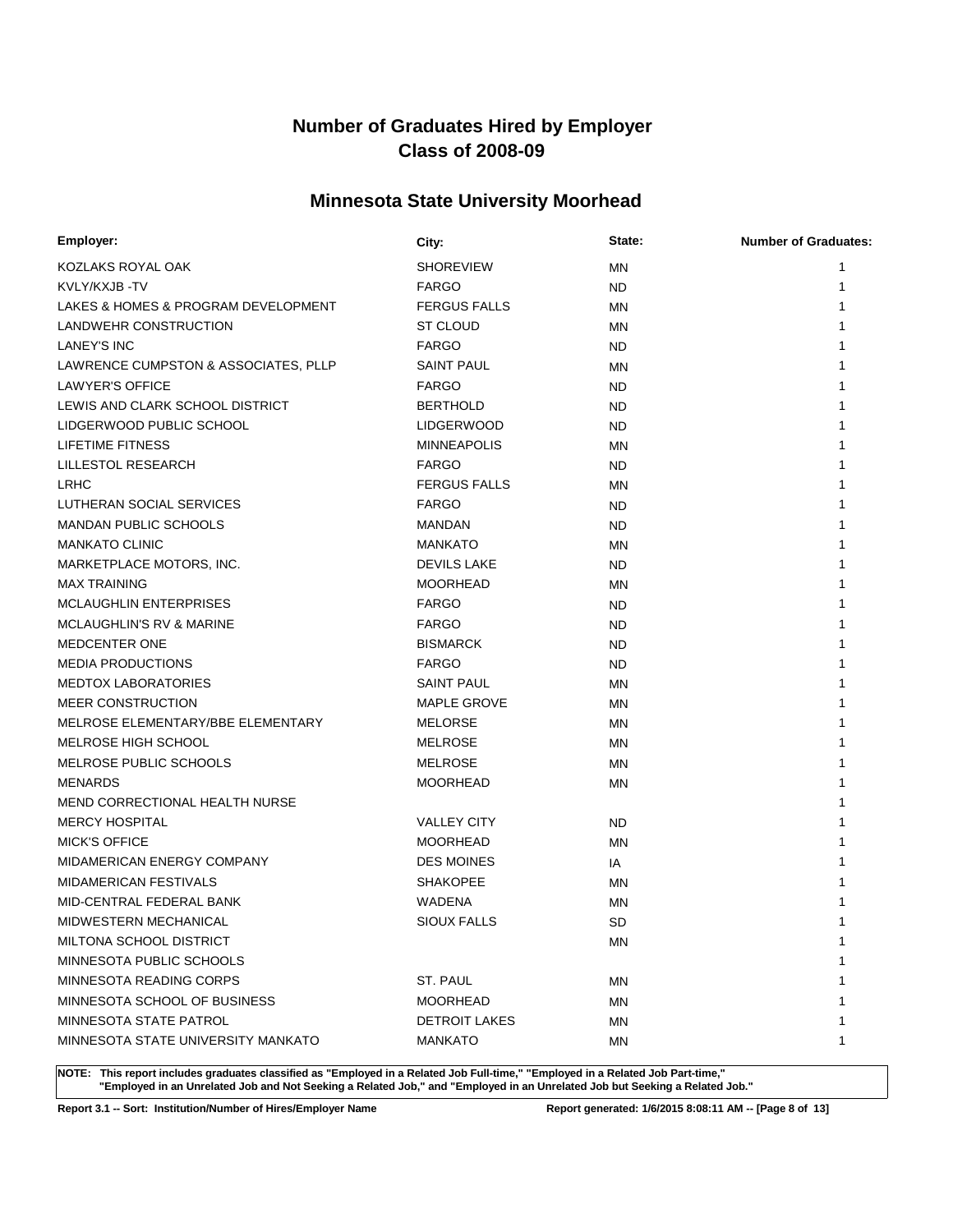### **Minnesota State University Moorhead**

| Employer:                                | City:               | State:    | <b>Number of Graduates:</b> |
|------------------------------------------|---------------------|-----------|-----------------------------|
| MINNEWASKA AREA ELEMENTARY SCHOOL        | <b>GLENWOOD</b>     | <b>MN</b> | 1                           |
| MINOT STATE UNIV/WILLISTON HOSPITAL      | <b>MINOT</b>        | ND.       | 1                           |
| MISSOULA COUNTY PUBLIC SCHOOLS           | MISSOULA COUNTY     | <b>MO</b> |                             |
| MN READING CORPS - ROBERT ASP ELEMENTARY | <b>MOORHEAD</b>     | MN        |                             |
| MN STATE UNIV. MOORHEAD PHYSICAL PLANT   | <b>MOORHEAD</b>     | <b>MN</b> |                             |
| <b>MONSANTO</b>                          | <b>KEARNEY</b>      | <b>NE</b> |                             |
| MOORHEAD AREA PUBLIC SCHOOLS             | <b>MOORHEAD</b>     | <b>MN</b> |                             |
| MOORHEAD HIGH SCHOOL                     | <b>MOORHEAD</b>     | <b>MN</b> |                             |
| MOORHEAD SENIOR HIGH                     | <b>MOORHEAD</b>     | <b>MN</b> |                             |
| <b>MORLEY LAW FIRM</b>                   | <b>GRAND FORKS</b>  | ND.       |                             |
| <b>MSCTC MOORHEAD</b>                    | <b>MOORHEAD</b>     | <b>MN</b> |                             |
| <b>MY INNOVATIVE SERVICES</b>            | <b>GREEN BAY</b>    | WI        |                             |
| NATIONAL PARK SERVICE                    | <b>INTERIOR</b>     | SD        |                             |
| NATIONAL THEATRE FOR CHILDREN            | <b>MINNEAPOLIS</b>  | ΜN        |                             |
| <b>NAVTEQ</b>                            | <b>FARGO</b>        | ND        |                             |
| NBC AFFLIATE (KFYR)                      | <b>BISMARCK</b>     | ND        |                             |
| ND CENTER FOR DISTANCE EDUCATION         | <b>FARGO</b>        | ND        |                             |
| ND STATE AUDITOR'S OFFICE                | <b>FARGO</b>        | ND        |                             |
| <b>NDAD</b>                              | <b>FARGO</b>        | <b>ND</b> |                             |
| <b>NDSCS</b>                             | <b>WAHPETON</b>     | ND        |                             |
| <b>NETWORK CENTER</b>                    | <b>FARGO</b>        | ND.       |                             |
| NEW HORIZAN AG                           | <b>FERGUS FALLS</b> | <b>MN</b> |                             |
| NEW HORIZON ACADEMY                      | <b>CHAMPLIN</b>     | <b>MN</b> |                             |
| NEWBURG UNITED SCHOOL                    | <b>NEWBURG</b>      | <b>ND</b> |                             |
| NEW-MART                                 | EAGAN               | <b>MN</b> |                             |
| NORIDIAN ADMINISTRATIVE SERVICE          | <b>FARGO</b>        | <b>ND</b> |                             |
| NORTH DAKOTA GRAIN TRANSPORTATION        | <b>FARGO</b>        | <b>ND</b> |                             |
| NORTH DAKOTA HOSPITAL ASSOCIATION        | <b>BISMARCK</b>     | <b>ND</b> |                             |
| NORTHERN PALINS SPECIAL EDUCATION UNIT   | <b>FARGO</b>        | <b>ND</b> |                             |
| NORTHERN PLAINS DISTRIBUTING INC         | <b>FARGO</b>        | <b>ND</b> |                             |
| NORTHLAND COLLEGE                        | THIEF RIVER FALLS   | <b>MN</b> |                             |
| NORTHWEST MUTUAL FINANCIAL NETWORK       | <b>FARGO</b>        | ND        |                             |
| NO PRODUCTIONS                           | <b>FARGO</b>        | <b>ND</b> |                             |
| OAKES PUBLIC SCHOOL                      | <b>OAKES</b>        | <b>ND</b> |                             |
| OASIS C-STORE                            | <b>GLYNDON</b>      | ΜN        | 1                           |
| <b>OCC</b>                               |                     | MI        |                             |
| O'DAY PROPANE & GAS                      | <b>FARGO</b>        | <b>ND</b> |                             |
| OFFICE OF STATE AUDITOR                  | <b>MOORHEAD</b>     | <b>MN</b> |                             |
| OGEMA ELEMENTARY SCHOOL                  | <b>OGEMA</b>        | <b>MN</b> |                             |
| OGEMA SCHOOL DISTRICT                    | <b>OGEMA</b>        | MN        | 1                           |

**NOTE: This report includes graduates classified as "Employed in a Related Job Full-time," "Employed in a Related Job Part-time," "Employed in an Unrelated Job and Not Seeking a Related Job," and "Employed in an Unrelated Job but Seeking a Related Job."**

**Report 3.1 -- Sort: Institution/Number of Hires/Employer Name Report generated: 1/6/2015 8:08:11 AM -- [Page 9 of 13]**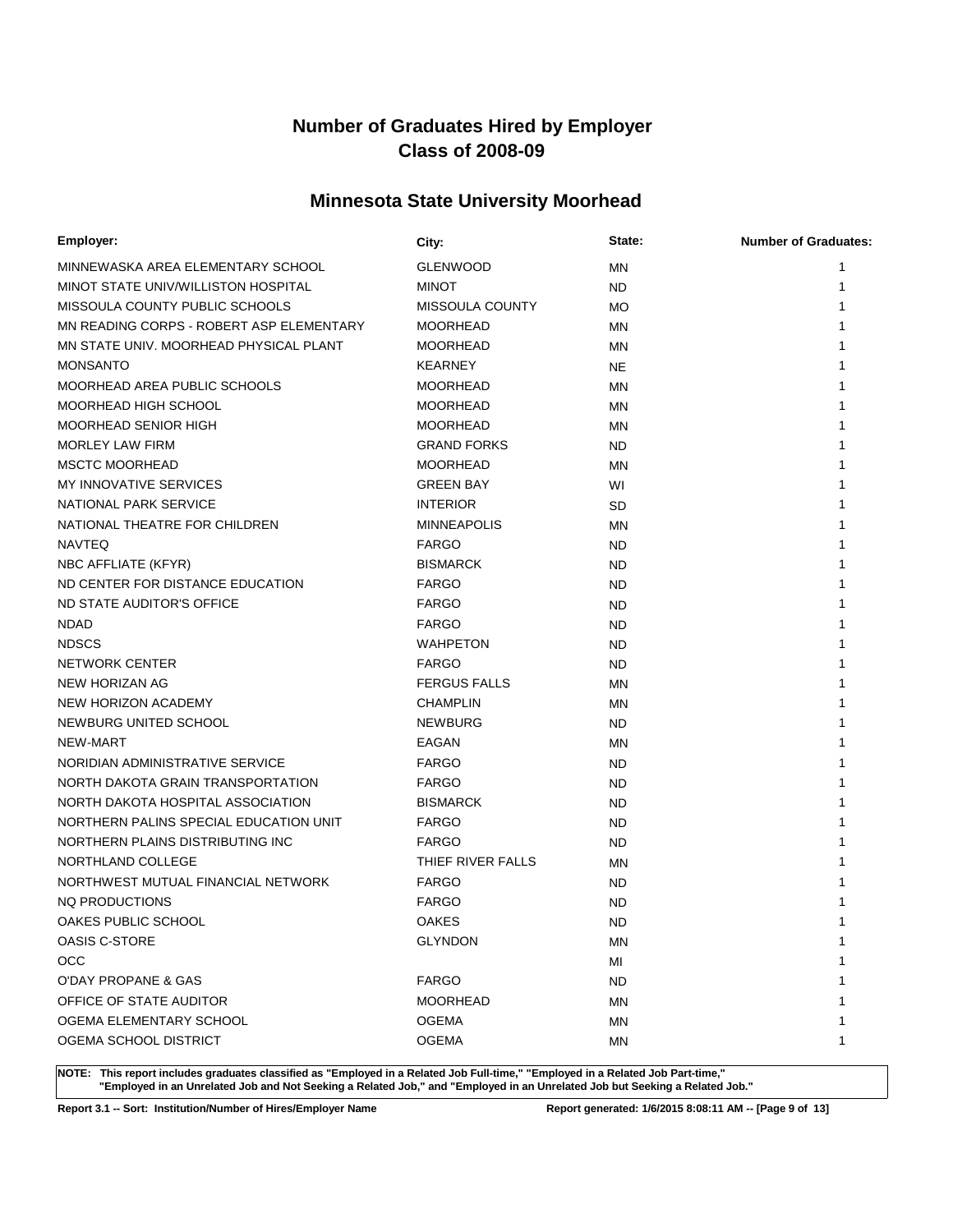### **Minnesota State University Moorhead**

| Employer:                             | City:                | State:    | <b>Number of Graduates:</b> |
|---------------------------------------|----------------------|-----------|-----------------------------|
| OHIO UNIVERSITY PROCTORVILLE          |                      |           | 1                           |
| OIL COMPANY                           | <b>BISMARCK</b>      | ND        | 1                           |
| <b>OLIVIERI'S SALONS</b>              | <b>MOORHEAD</b>      | MN        | 1                           |
| ORTONVILLE AREA HEALTH SERVICES       | <b>ORTONVILLE</b>    | MN        |                             |
| OTTERTAIL POWER COMPANY               | <b>FERGUS FALLS</b>  | MN        |                             |
| PAPA JOHNS INC                        | <b>AUSTIN</b>        | ТX        |                             |
| <b>PARADISO</b>                       | <b>FARGO</b>         | ND        |                             |
| PAUL BUNYAN EDUCATION COOPERATIVE     | <b>BRAINERD</b>      | MN        |                             |
| <b>PCG</b>                            | <b>TEMPE</b>         | AZ        |                             |
| PEMBERTO SORLIE RUFER KERSHNER PLLP   | ALEXANDRIA           | <b>MN</b> |                             |
| <b>PEPSI</b>                          | <b>FARGO</b>         | ND.       |                             |
| PERFORMANCE CONTRACTING GROUP         | <b>PORTLAND</b>      | OR        |                             |
| PERFORMANCE CONTRACTING INC           | LASVEGAS             | <b>NV</b> |                             |
| PERSONAL TOUCH EMBROIDERY             | <b>MOORHEAD</b>      | MN        |                             |
| PHOENIX INTERNATIONAL                 | <b>FARGO</b>         | ND        |                             |
| PHYSICIAN'S LABRATORY                 | <b>SIOUX FALLS</b>   | SD        |                             |
| PKG CONTRACTING INC                   | <b>FARGO</b>         | ND        |                             |
| POPE COUNTY PUBLIC HEALTH             | <b>GLENWOOD</b>      | MN        |                             |
| <b>PRAIRIE PUBLIC</b>                 | <b>FARGO</b>         | ND        |                             |
| PRINCE GEORGE'S COUNTY PUBLIC SCHOOLS | <b>HYATTSVILLE</b>   | MD        |                             |
| PRIVATE PSYCHIATRIC CLINIC            | <b>MINNEAPOLIS</b>   | MN        |                             |
| <b>QUANDA RESORT</b>                  | <b>HILL CITY</b>     | MN        |                             |
| RAMADA PLAZA SUITES                   | <b>FARGO</b>         | ND.       |                             |
| RASMUSSEN COLLEGE                     | <b>MOORHEAD</b>      | MN        |                             |
| RED LAKE ELEMENTARY SCHOOL            | <b>RED LAKE</b>      | <b>MN</b> |                             |
| RED LAKE MIDDLE SCHOOL                | <b>RED LAKE</b>      | <b>MN</b> |                             |
| <b>RED LAKE SCHOOL</b>                | <b>RED LAKE</b>      | ΜN        |                             |
| RED LAKE SCHOOL DIST. #38             | <b>RED LAKE</b>      | MN        |                             |
| RED LAKE SCHOOL DISTRICT #38          | <b>RED LAKE</b>      | MN        |                             |
| RED LAKE SCHOOLS ISD 38               | <b>RED LAKE</b>      | <b>MN</b> |                             |
| <b>RED WILLOW BIBLE CAMP</b>          | <b>BINFORD</b>       | ND        |                             |
| <b>REHAB CARE GROUP</b>               | ALEXANDRIA           | MN        |                             |
| <b>REHAB VISIONS</b>                  | <b>DICKINSON</b>     | <b>ND</b> |                             |
| <b>RESTAURANT</b>                     | <b>CHICAGO</b>       | IL        | 1                           |
| RICHLAND COUNTY SOCIAL SERVICE        | <b>WAHPETON</b>      | ND.       | 1                           |
| <b>RIDDLES JEWELRY</b>                | <b>FARGO</b>         | ND.       |                             |
| RIO GRANDE REGIONAL HOSPITAL          | <b>MCALLEN</b>       | <b>TX</b> |                             |
| RMCEP, INC.                           | <b>DETROIT LAKES</b> | ΜN        |                             |
| ROHRICH CONSTRUCTION                  | <b>FARGO</b>         | <b>ND</b> |                             |
| ROTHSAY PUBLIC SCHOOLS                | <b>ROTHSAY</b>       | ΜN        | 1                           |

**NOTE: This report includes graduates classified as "Employed in a Related Job Full-time," "Employed in a Related Job Part-time," "Employed in an Unrelated Job and Not Seeking a Related Job," and "Employed in an Unrelated Job but Seeking a Related Job."**

**Report 3.1 -- Sort: Institution/Number of Hires/Employer Name Report generated: 1/6/2015 8:08:11 AM -- [Page 10 of 13]**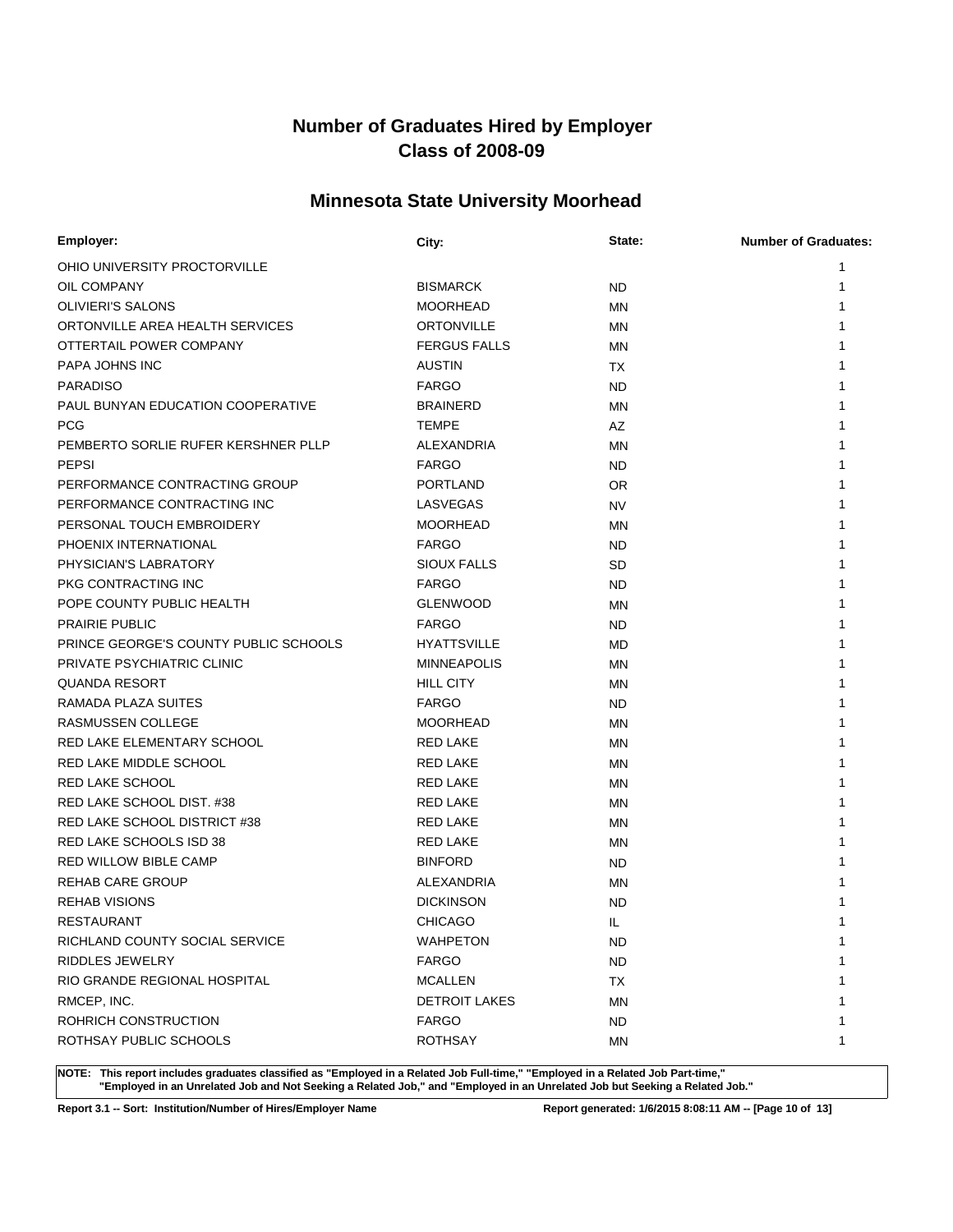### **Minnesota State University Moorhead**

| Employer:                              | City:                | State:    | <b>Number of Graduates:</b> |
|----------------------------------------|----------------------|-----------|-----------------------------|
| S HEPPNER CONSTRUCTION & MANAGEMENT    | <b>FARGO</b>         | <b>ND</b> | 1                           |
| <b>SCHEELS CORPORATE OFFICE</b>        | <b>FARGO</b>         | <b>ND</b> | 1                           |
| <b>SEARS</b>                           | <b>GRAND FORKS</b>   | <b>ND</b> |                             |
| <b>SELF EMPLOYED</b>                   | <b>FARGO</b>         | ND        |                             |
| SELF EMPLOYED (OIL BUSINESS)           | <b>WILLISTON</b>     | ND        |                             |
| SELF-EMPLOYED                          | <b>MOORHEAD</b>      | <b>MN</b> |                             |
| SELF-EMPLOYED                          | WALHALLA             | ND        |                             |
| SEOUL ENGLISH VILLAGE                  | <b>SEOUL</b>         |           |                             |
| SHEYENNE VALLEY SPECIAL EDUCATION UNIT | <b>VALLEY CITY</b>   | <b>ND</b> |                             |
| SHOREMASTER INC.                       | <b>FERGUS FALLS</b>  | MN        |                             |
| SIDE STREET GRILLE & PUB               | <b>FARGO</b>         | ND        |                             |
| <b>SIDECAR</b>                         | <b>BROOKLYN</b>      | NY.       |                             |
| <b>SLA ENGLISH ACADEMY</b>             |                      |           |                             |
| SMITH * WESSON                         | SPRINGFIELD          | MA        |                             |
| SOLDOTNA ELEMENTARY                    | <b>SOLDOTNA</b>      | AK        |                             |
| SOLUTIONS INC                          | <b>MOORHEAD</b>      | MN        |                             |
| SOLUTIONS INC.                         | <b>MOORHEAD</b>      | MN        |                             |
| SOUTH EAST TECHNICAL                   | <b>RED WING</b>      | MN        |                             |
| SOUTHEAST HUMAN SERVICE CENTER         | <b>FARGO</b>         | ND        |                             |
| <b>SOUTHEAST KIDS</b>                  | <b>FARGO</b>         | ND        |                             |
| SOUTHSIDE CHS                          | <b>MINNEAPOLIS</b>   | MN        |                             |
| <b>SPEAKEASY</b>                       | <b>SEATTLE</b>       | <b>WA</b> |                             |
| ST FRANCIS HEALTH CARE                 | <b>BRECKENRIDGE</b>  | MN        |                             |
| ST JOSEPH'S CATHOLIC SCHOOL            | <b>MOORHEAD</b>      | MN        |                             |
| ST JOSEPHS SCHOOL/FM SCHOOL DISTRICT   | <b>FARGO</b>         | ND        |                             |
| ST MARY'S HOSPITAL/UNIV OF MINNESOTA   | <b>ROCHESTER</b>     | <b>MN</b> |                             |
| ST MARY'S INNOVIS HEALTH               | <b>DETROIT LAKES</b> | MN        |                             |
| ST MARY'S SCHOOL                       | <b>BRECKENRIDGE</b>  | MN        |                             |
| ST. CLOUD HOSPITAL                     | ST. CLOUD            | MN        |                             |
| STATE OF MINNESOTA                     | <b>DETROIT LAKES</b> | MN        |                             |
| <b>STRATER CENTER</b>                  | <b>GRAND FORKS</b>   | ND        |                             |
| <b>STRAW HAT PLAYERS</b>               | <b>MOORHEAD</b>      | MN        |                             |
| <b>STUDS TO RUGS</b>                   | <b>FARGO</b>         | <b>ND</b> |                             |
| SUMMIT DAILY NEWS                      | <b>BRECKENRIDGE</b>  | CO        | 1                           |
| <b>SUNMART</b>                         | <b>MOORHEAD</b>      | MN        | 1                           |
| <b>SUPERVALU</b>                       |                      |           |                             |
| SWANSON HEALTH PRODUCTS                | <b>FARGO</b>         | ND.       |                             |
| <b>TALENT PRODUCTIONS</b>              | <b>FARGO</b>         | ND.       |                             |
| <b>TARGET</b>                          | <b>OAKDALE</b>       | MN        |                             |
| <b>TARGET</b>                          | <b>FARGO</b>         | ND.       | 1                           |

**NOTE: This report includes graduates classified as "Employed in a Related Job Full-time," "Employed in a Related Job Part-time," "Employed in an Unrelated Job and Not Seeking a Related Job," and "Employed in an Unrelated Job but Seeking a Related Job."**

**Report 3.1 -- Sort: Institution/Number of Hires/Employer Name Report generated: 1/6/2015 8:08:11 AM -- [Page 11 of 13]**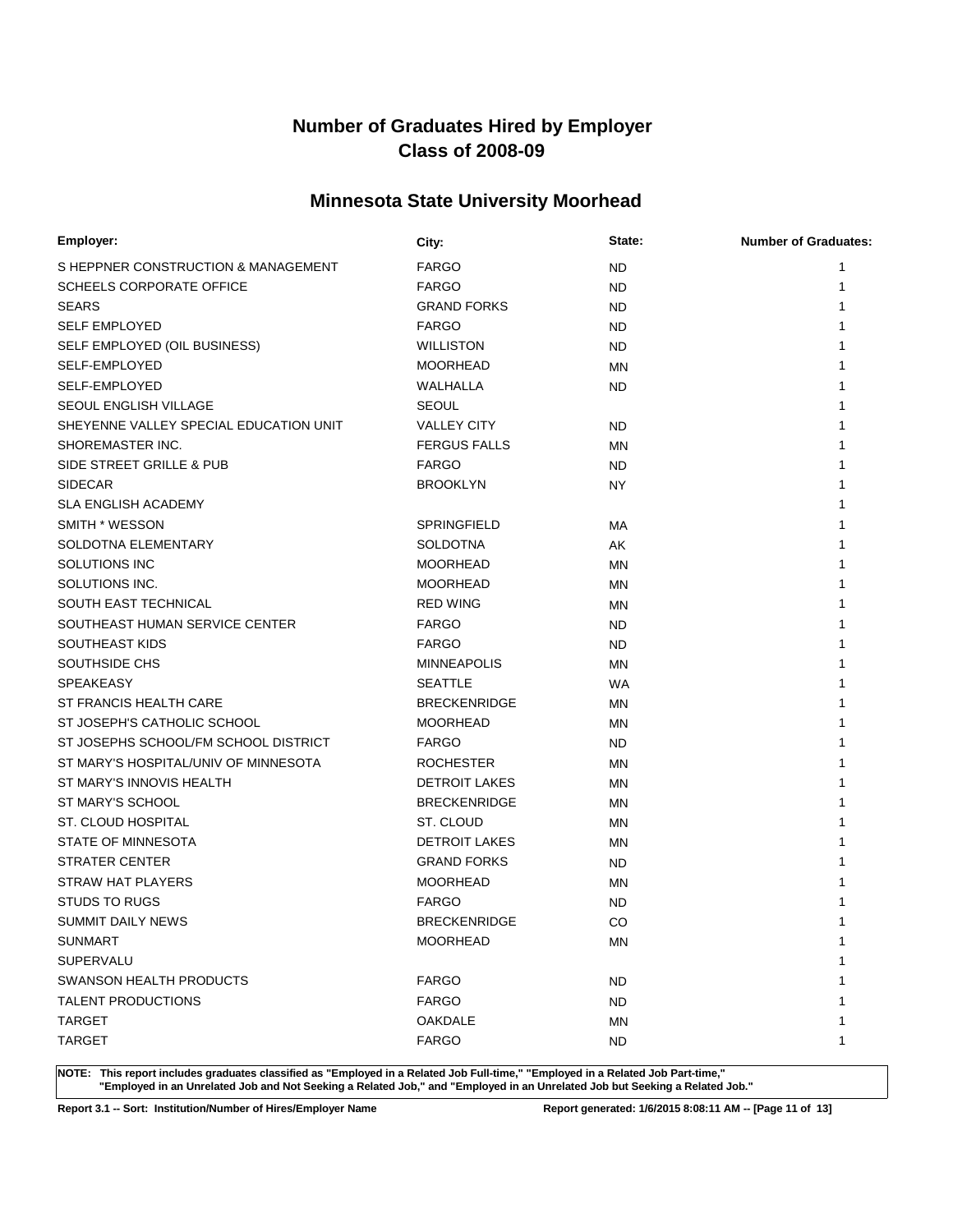### **Minnesota State University Moorhead**

| Employer:                               | City:                | State:    | <b>Number of Graduates:</b> |
|-----------------------------------------|----------------------|-----------|-----------------------------|
| <b>TARGET CORPORATION</b>               |                      | <b>MN</b> |                             |
| <b>TEACHING TEMPS INC</b>               | <b>GOLDEN VALLEY</b> | <b>MN</b> | 1                           |
| <b>TEAM TORQUE</b>                      | <b>BISMARCK</b>      | <b>ND</b> |                             |
| <b>TEARS OF JOY THEATRE</b>             | <b>PORTLAND</b>      | <b>OR</b> |                             |
| TELEDYNE BROWN ENGINEERING              | <b>HUNTSVILLE</b>    | AL        |                             |
| THARALDSON COMMUNICATIONS               | <b>FARGO</b>         | ND        |                             |
| THE BOWLER                              | <b>FARGO</b>         | ND        |                             |
| THE DICKINSON PRESS                     | <b>DICKINSON</b>     | ND.       |                             |
| THE VERNDALE SUN                        | <b>VERNDALE</b>      | <b>MN</b> |                             |
| THYSSENKRUPP ELEVATOR                   | <b>FARGO</b>         | ND        |                             |
| <b>TIC</b>                              | <b>TUCSON</b>        | AZ        |                             |
| <b>TIERNEY BROTHERS</b>                 | <b>MINNEAPOLIS</b>   | MN        |                             |
| TIMBERLODGE STEAKHOUSE                  | <b>FARGO</b>         | ND.       |                             |
| <b>TITAN MACHINERY</b>                  | <b>MARSHALL</b>      | MN        |                             |
| <b>TITAN MACHINERY</b>                  | <b>WEST FARGO</b>    | ND.       |                             |
| <b>TOBY PIERCE &amp; ASSOCIATES LTD</b> | <b>WADENA</b>        | MN        |                             |
| TODD COUNTY PUBLIC HEALTH               | <b>LONG PRAIRIE</b>  | <b>MN</b> |                             |
| <b>TONS OF FUN</b>                      | <b>FARGO</b>         | ND        |                             |
| TOWN & COUNTRY CREDIT UNION             | <b>FARGO</b>         | <b>ND</b> |                             |
| TOWN AND COUNTRY CREDIT UNION           | <b>FARGO</b>         | ND        |                             |
| <b>TOY KEITH RESTAURANT</b>             | ST. LOUIS PARK       | <b>MN</b> |                             |
| <b>TOYOTA CAR DEALERSHIP</b>            | <b>GARDEN GROVE</b>  | CA        |                             |
| TRI COUNTY HOSPITAL                     | <b>WADENA</b>        | <b>MN</b> |                             |
| <b>TRINITY BIBLE COLLEGE</b>            | <b>ELLENDALE</b>     | ND.       |                             |
| TRI-VALLEY MIGRANT HEAD START           | <b>DANUBE</b>        | <b>MN</b> |                             |
| <b>TWIN CITIES SCHOOL DISTRICTS</b>     | <b>MINNEAPOLIS</b>   | <b>MN</b> |                             |
| ULTEIG ENGINEERING                      | <b>FARGO</b>         | ND.       |                             |
| UNITED STATES ARMY                      |                      |           |                             |
| UNITED TRIBES TECHNICAL COLLEGE         | <b>BISMARCK</b>      | ND        |                             |
| UNIVERSITY OF MINNESOTA                 |                      |           |                             |
| UNIVERSITY OF MINNESOTA                 | <b>MINNEAPOLIS</b>   | MN        |                             |
| UNIVERSITY OF ST. THOMAS                | <b>MINNEAPOLIS</b>   | <b>MN</b> |                             |
| UNIVERSITY OF ST. THOMAS                | ST. PAUL             | MN        |                             |
| <b>US BANK</b>                          | <b>WAUTOMA</b>       | WI        | 1                           |
| VA HOSPITAL                             | <b>FARGO</b>         | ND.       | 1                           |
| VA MEDICAL CENTER                       | <b>MINNEAPOLIS</b>   | <b>MN</b> |                             |
| VA MEDICAL CENTER                       |                      | ND.       |                             |
| <b>VALLEY NEWS LIVE</b>                 | <b>FARGO</b>         | ND.       |                             |
| <b>VARIOUS DESIGN FOR RETAIL STORES</b> | <b>MINNEAPOLIS</b>   | ΜN        |                             |
| <b>VERIZON WIRELESS</b>                 | <b>MANKATO</b>       | ΜN        | 1                           |

**NOTE: This report includes graduates classified as "Employed in a Related Job Full-time," "Employed in a Related Job Part-time," "Employed in an Unrelated Job and Not Seeking a Related Job," and "Employed in an Unrelated Job but Seeking a Related Job."**

**Report 3.1 -- Sort: Institution/Number of Hires/Employer Name Report generated: 1/6/2015 8:08:11 AM -- [Page 12 of 13]**